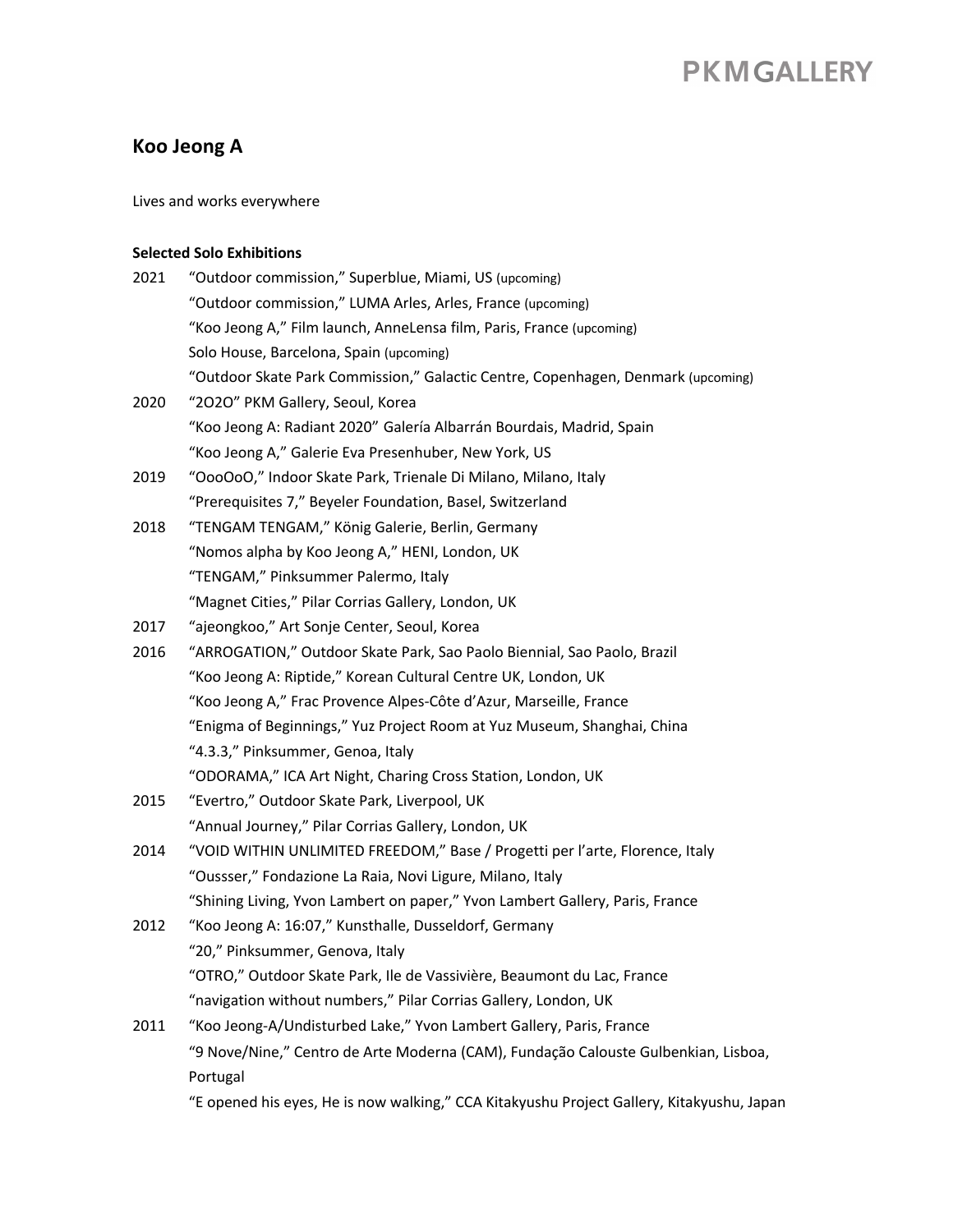| 2010 | "Koo Jeong A: A to Z," Yvon Lambert Gallery, New York, US                                       |
|------|-------------------------------------------------------------------------------------------------|
|      | "Koo Jeong A: Constellation Congress," Dia at the Hispanic Society, New York; Dia:Beacon,       |
|      | Beacon; The Dan Flavin Art Institute, Bridgehampton, US                                         |
| 2008 | "New Song, O," Yvon Lambert Gallery, Paris, France                                              |
|      | "The Birds May Sing," Maribel Lopez Gallery, Berlin, Germany                                    |
|      | "Koo Jeong A," Pinksummer, Genova, Italy                                                        |
| 2007 | "OUSSSEUX," Centre International d'Art & du Paysage, lle de Vassiviere, Vassiviere, France      |
|      | "Koo Jeong A," Aspen Art Museum, Aspen, US                                                      |
|      | "Le Studio - Project Room," Yvon Lambert Gallery, Paris, France                                 |
|      | "Temporary Measures," Associates, London, UK                                                    |
| 2005 | "R," Swiss Re, Publication, Zurich, Switzerland                                                 |
| 2004 | "Wednesday," Portikus im Leinwandhaus, Frankfurt, Germany                                       |
|      | "Urs Fischer/ Koo Jeong-A," Espace 315, Centre Pompidou, Paris, France                          |
| 2003 | "ever loving drive," ArtPace, San Antonio, US                                                   |
|      | "Koo Jeong A," Trans>area, New York, US                                                         |
|      | "Koo Jeong A," Yvon Lambert Gallery, New York, US                                               |
|      | "Koo Jeong A," Yvon Lambert, Paris, France                                                      |
| 2002 | "The Land of Ousss," The Douglas Hyde Gallery, Dublin, Ireland                                  |
|      | "121002 very," CCA Kitakyushu Project Gallery, Kitakyushu, Japan                                |
|      | "3355," Secession, Vienna, Austria                                                              |
| 2001 | "Koo Jeong A," Yvon Lambert Gallery, Paris, France                                              |
|      | "To fall to dive," Shima/Islands, Kyoto, Japan                                                  |
| 1999 | "Côté Rue," Yvon Lambert Gallery, Paris, France                                                 |
| 1998 | "Ousss, Ousss, Ousss," Place Stalingrad 75010 Paris, Paris, France                              |
|      | Association d'art de la Napoule, Château de la Napoule, France                                  |
|      | "oo / 24," Moderna Museet Projekt, Moderna Museet, Stockholm, Sweden                            |
|      | "Your heart is telling you something," Century Building, Antwerpen, Belgium                     |
| 1997 | "too://www.so.up/there," 28 rue Rousselet 75007 Paris, France                                   |
|      | "aqueduc," ARC, Musée d'Art Moderne de la Ville de Paris, Paris, France                         |
|      | "in out up down," CASCO Space, Utrecht, Netherlands                                             |
| 1995 | "La ville de Villepoix avec les petites poix qui devient millepoix," Galerie Anne de Villepoix, |
|      | Paris, France                                                                                   |
|      | "Mousse à vos mesures," 16 rue Etienne Marcel 75002 Paris, France                               |
|      | "Je vais à Pied," Galerie Anne de Villepoix, Paris, France                                      |
|      | "Lovely Loisir," 86 Crampton Street, London, UK                                                 |
| 1994 | "Migrateurs, ARC, Musée d'Art Moderne de la Ville de Paris, Paris, France                       |
|      | "Rangements de Livres," c/o M. Obrist, St. Gallen, Switzerland                                  |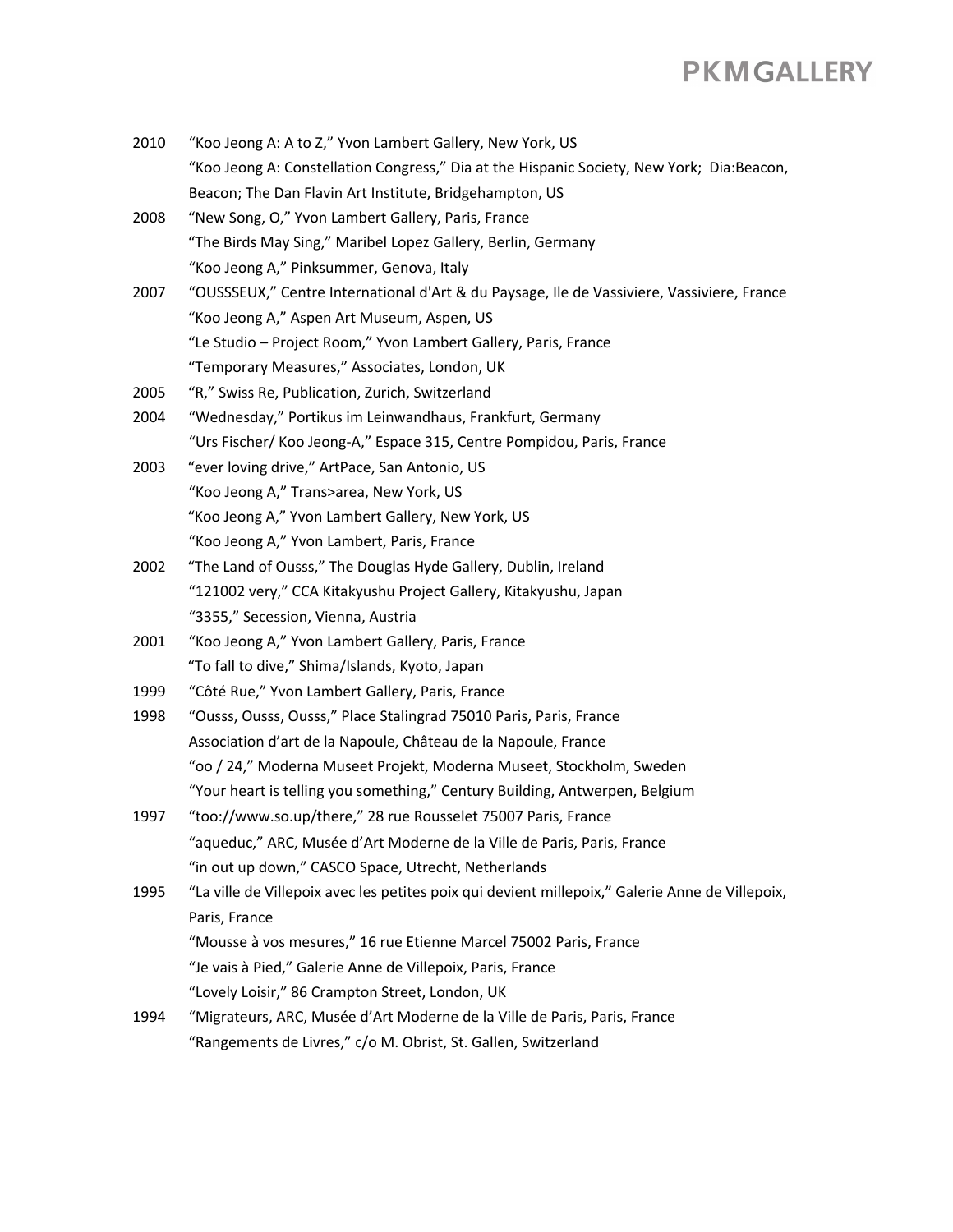#### **Selected Group Exhibitions**

| 2020 | "Words at an Exhibition: an exhibition in ten chapters and five poems," Busan Biennale,       |
|------|-----------------------------------------------------------------------------------------------|
|      | Museum of Contemporary Art Busan, Busan, Korea                                                |
|      | "why should not we enjoy an original relation to the universe," Senarega Castle, Senarega,    |
|      | Italy                                                                                         |
|      | "NOCTURNE," Custot Gallery, Dubai, UAE                                                        |
|      | "Down to Earth," Gropius Bau, Berlin, Germany                                                 |
|      | "Do it" Serpentine Gallery, London, UK                                                        |
|      | "It's urgent," LUMA Arles, Arles, France                                                      |
|      | "KÖNIG DIGITAL," Ars Electronica, Linz, Germany                                               |
| 2019 | "Eternal Now," PKM Gallery, Seoul, Korea                                                      |
|      | "Density," Julia Stoschek Collection, Berlin, Germany                                         |
|      | "Don't Touch Me: Acts of Faith," Robert Grunenberg Gallery, Berlin, Germany                   |
|      | "Density," Frieze London, Regent's Park, London, UK                                           |
|      | "La SOURCE," Fondation Carmignac, Villa Carmignac, ile de Porquerolles, Hyeres, France        |
|      | "It's Urgent!-Part 2," Luma Westbau, Zurich, Switzerland                                      |
|      | Setouchi Triennale, Setouchi, Japan                                                           |
|      | "Prerequisites 7," My Art Guides Venice Meeting Point, Venice, Italy                          |
|      | "The World According to," Pace Gallery, New York, US                                          |
| 2018 | "No Man's Library," Zerynthia, Sassari, Italy                                                 |
|      | "Readymades Belong to Everyone," Swiss Institute/Contemporary Art New York, US                |
|      | "Take Me (I'm Yours)," Villa Medici, Rome, Italy                                              |
|      | "Foresta Urbana," Museum Palazzo Riso/ Piazza Bologni, Palermo, Italy                         |
|      | "Trembling Thinking," Americas Society, New York, US                                          |
| 2017 | "DON'T LOOK LIKE A LINE," Pinksummer Temporary venue, Torino, Italy                           |
|      | "To Challenge the Earth, the Moon, the Sun & the Stars," 7th Socle du Monde Bienni, Herning   |
|      | Museum of Contemporary Art, Herning, Denmark                                                  |
|      | "Take Me (I'm Yours)," Pirelli HangarBicocca, Milan, Italy                                    |
|      | "As Above, So Below: Portals, Visions, Spirits & Mystics," Irish Museum of Modern Art (IMMA), |
|      | Dublin, Ireland                                                                               |
|      | Reborn-Art Festival (RAF), Ishinomaki, Japan                                                  |
|      | "READYMADE," Galerie Eva Presenhuber, Vnà, Switzerland                                        |
|      | "Mondialite," Boghossian Foundation Villa Empain, Brussels, Belgium                           |
|      | "Imaginative Geography," Asia Culture Center, Gwangju, Korea                                  |
| 2016 | "Take Me (I'm Yours)," Jewish Museum, New York, US                                            |
|      | "E.A.T (Engadin Art Talks), Zuoz, Switzerland                                                 |
|      | "Incerteza Viva (Live Uncertainty)," 32nd Bienal de São Paulo, São Paulo, Brazil              |
|      | "Art Night," Institute of Contemporary Arts (ICA), Jubilee line platform in Charing Cross     |
|      | Underground station, London, UK                                                               |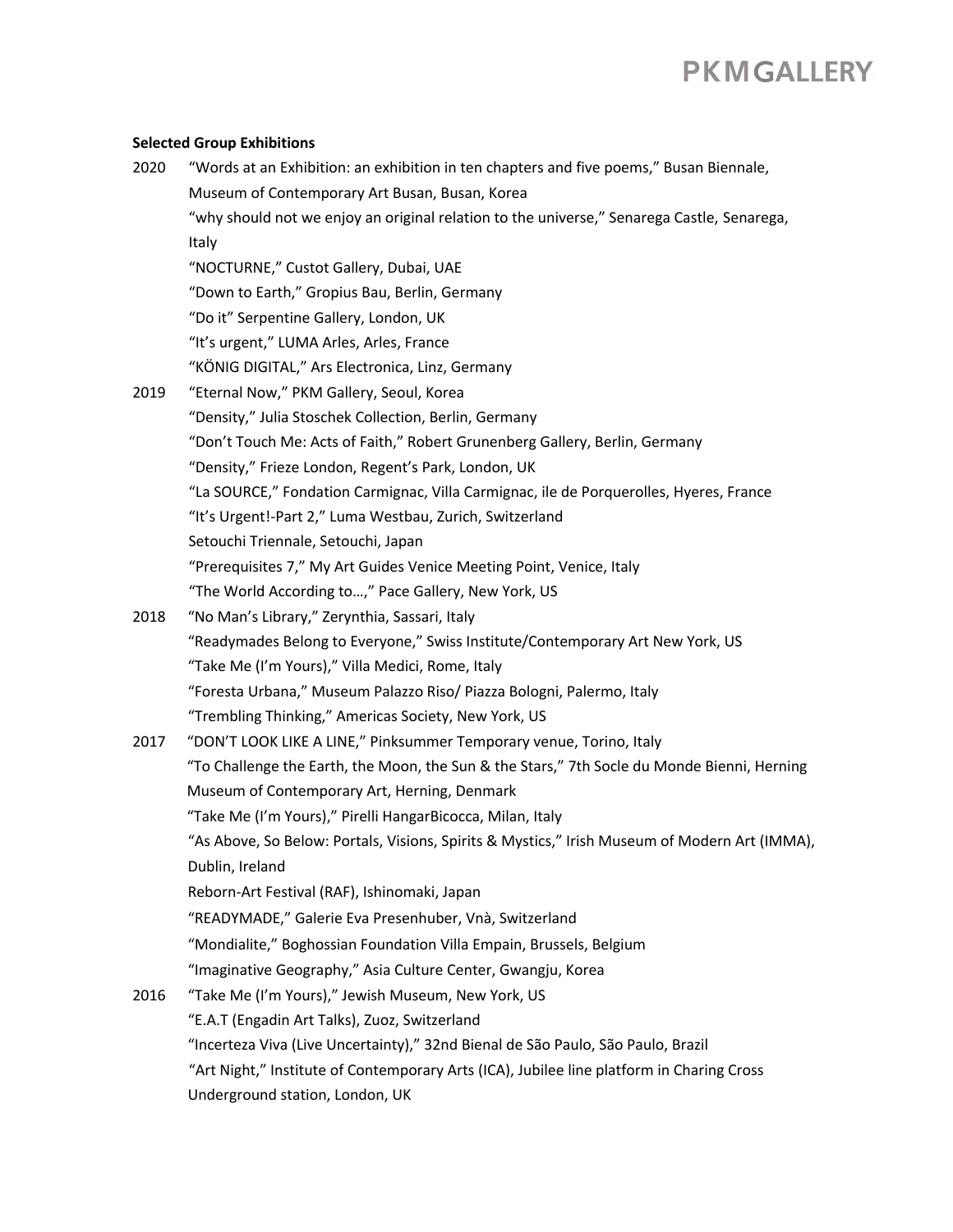"Discordant Harmony," Kuandu Museum of Fine Arts, Taipei, Taiwan "Take me (I'm Yours)," Kunsthal Charlottenborg, Copenhagen, Denmark 2015 "The Sound of Things," National Museum of Modern and Contemporary Art (MMCA), Gwacheon, Korea "recto/verso," Foundation Louis Vuitton, Paris, France "Discordant Harmony," Hiroshima Museum, Hiroshima, Japan "Take me (I'm yours)," Monnaie de Paris, Paris, France "Repetition and Difference," The Jewish Museum, New York, US "presque rien/ almost nothing," Marian Goodman Gallery, Paris, France "THE TELL-TALE HEART," Chi Art Space, Pilar Corrias Gallery, Leo Xu Projects and K11 Foundation, Hong Kong, China "ET IN LIBERTALIA EGO," La Maison Rouge, Paris, France "Discordant Harmony," Art Sonje Center, Seoul, Korea "The World in 2015," UCCA Center for Contemporary Art, Beijing, China 2014 "YARD," The Hepworth Wakefield, West Yorkshire, UK "Inhabiting the World," Busan Biennale, Busan, Korea "Burning Down the House," Gwangju Biennale, Gwangju, Korea "Real DMZ Project 2014," Cheorwon-gun, Gangwon-do & Artsonje Center, Seoul, Korea "A stroll through a fun palace," Switzerland Pavilion at 14th Architecture Biennale, Venice, Italy 2013 "Real DMZ Project 2013: Borderline," Border near DMZ, Cheorwon-gun, Gangwon-do & Artsonje Center, Seoul, Korea "the fight against AIDS," Yvon Lambert Gallery, Paris, France "En suspension," FRAC des Pays de la Loire, Carquefou, France "The Insides Are on the Outside / Interior está no Exterior," curated by Hans Ulrich Obrist, Casa de Vidro, São Paulo, Brazil "In Situ," Kitakyushu Municipal Museum of Art, Kitakyushu, Japan "A Stone Left Unturned," Yvon Lambert Gallery, Paris, France 2012 "Champ d'expériences," Centre International d'Art & du Paysage, Ile de Vassivière, France "Dislocation," Daegu Museum, Daegu, Korea 2011 "Media Landscape, Zone East," gallery Loop, Seoul, Korea "art project 2011 - AIDES," Yvon Lambert Gallery, Paris, France "Serpentine Gallery Garden Marathon," Serpentine Gallery, London, UK "The Return: The 3rd International Festival of Contemporary Art of Algiers (FIAC)," MAMA Museum of Modern and Contemporary Art in Algiers, Algeria 2010 "idiolect," Bruges, Belgium "Contemplating the void: Interventions in the Guggenheim Museum," Guggenheim Museum, New York, US "The nice thing about castillo/corrales...," castillo/corrales, Paris, France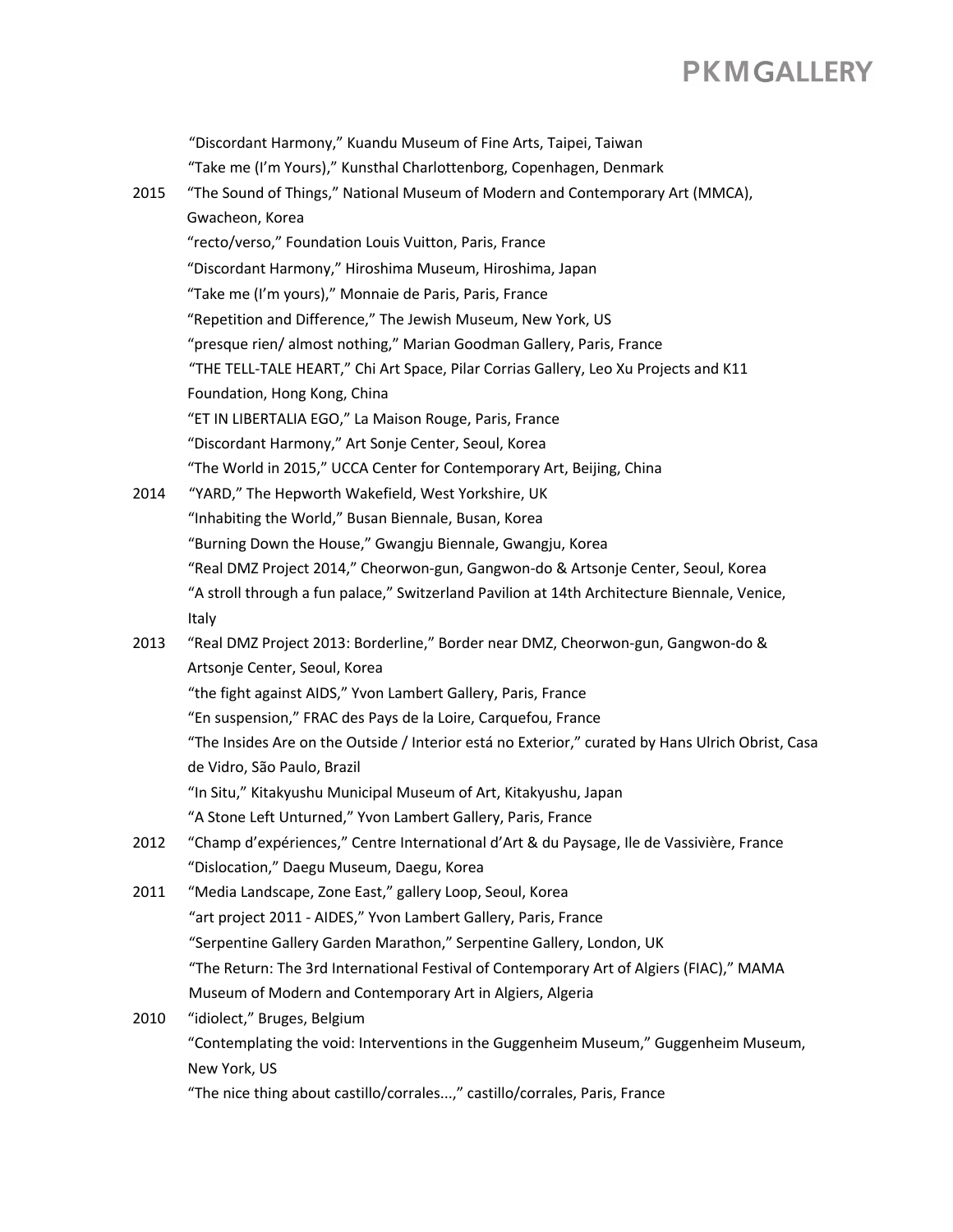"RETHINKING LOCATION," Sprueth Magers Gallery, Berlin, Germany "Handmade," Milan Design Week Wallpaper, Milan, Italy Street facade Building 37, Tirana, Albania "Arts and Cities," Aichi Triennial, Nagoya, Japan "Media Landscape – Zone East," Liverpool Biennial, Liverpool, UK "Super Farmers' Market," Handel Street Projects, London, UK 2009 "Your Bright Future," The Museum of Fine Arts (MFAH), Houston, US "Your Bright Future, Los Angeles County Museum of Art (LACMA), Los Angeles, US "Elles@centrepompidou," Centre Pompidou, Paris, France "5th annual Art Crush," Aspen Art Museum, Aspen, US "Il tempo del postino," Theater Basel, Basel, Switzerland "Making Worlds," 53rd International Art Exhibition of the Venice Biennale, Venice, Italy 2008 "Eurasia," Museo di Arte Moderna e Contemporanea di Trento e Rovereto (MART), Trento, Italy "Tate Modern Collection," Tate Modern, London, UK "god & goods," Villa Manin, Codroipo, Italy "50 Moons of Saturn," Turin Triennial, Turin, Italy 2007 "Il tempo del postino," Manchester International Festival, Opera House , Manchester, UK "Everstill," Casa Museo Federico Garcia Lorca, Granada, Spain "Wherever we go," San Francisco Art Institute, San Francisco, US "(Lost)," Atelier des Arques, Les Arques, France "Not all is visible, Works from the Astrup Fearnley Collection," Kunsthallen Brandts, Odense, Denmark "Various Small Fires," Royal College of Art Gallery, London, UK "Flash Cube," Leeum, Samsung Museum of Art, Seoul, Korea 2006 "Wherever We Go - Ovunque Andiamo," Spazio Oberdan, Milan, Italy "Not all is visible: Works from the Astrup Fearnley Collection" Astrup Fearnley Museum of Modern Art, Oslo, Norway "Suites Coréennes," Passage de Retz, Paris, France "Coincidenze," Via Nuova SRL, Florence, Italy "Il faut render à Cézanne," Yvon Lambert Gallery, New York, US 2005 "Emergency Biennale in Chechnya/Bolzano Stop," Palais de Tokyo, Paris, France "Matrix Art Project," Brussels, Belgium "EURAC," The European Academy, Bolzano, Italy "Baltic Triennial 33 1/2," Institute of Contemporary Arts (ICA), London, UK "Artists' Books Revisited," Art Metropole, Toronto, Canada "Joy," Casino Luxembourg, Luxembourg "Performa 05," First Biennial of New Visual Art Performance, Luxembourg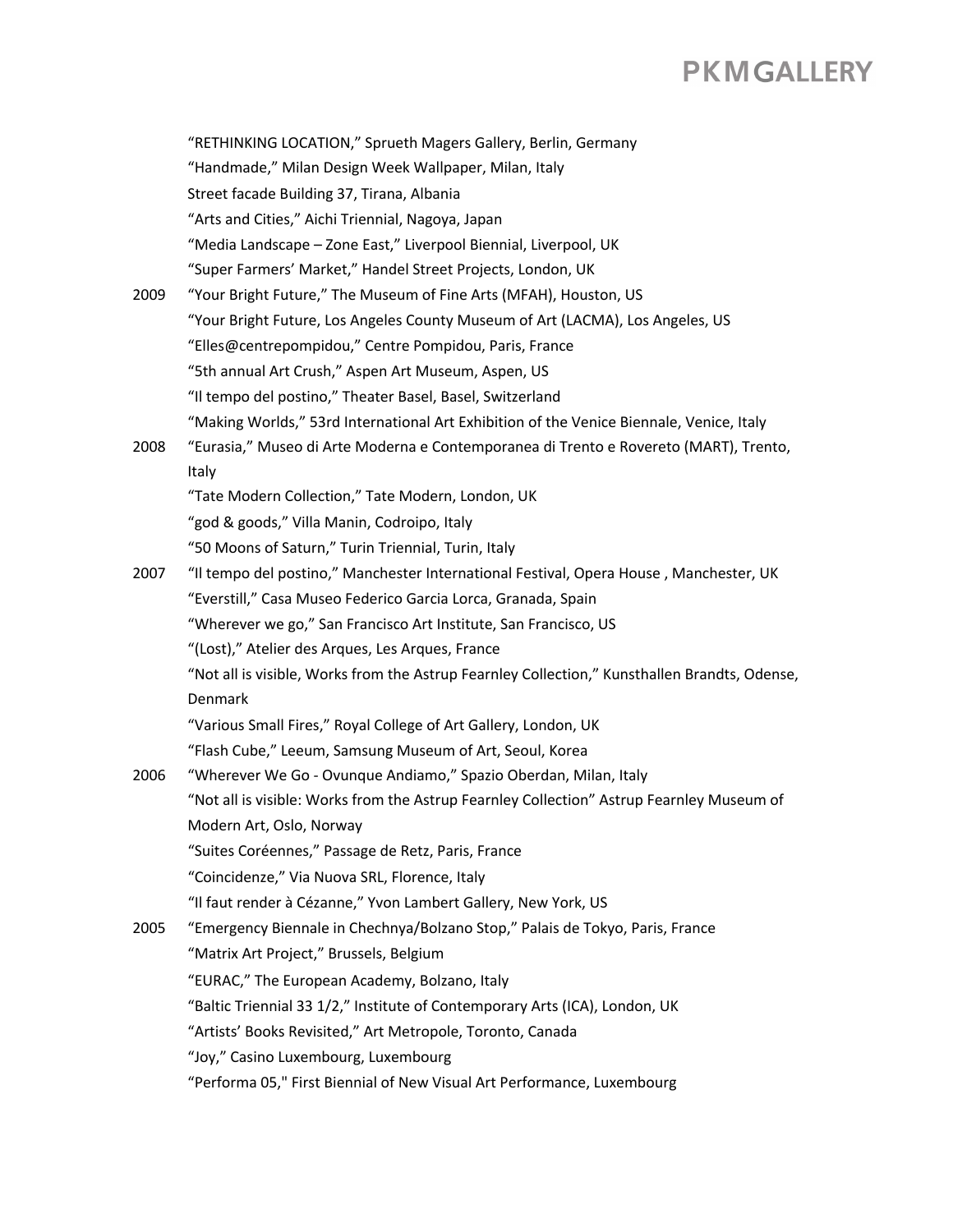|      | "BEYOND: An extroardinary space of experimentation for modernization," Guangzhou                 |
|------|--------------------------------------------------------------------------------------------------|
|      | Triennial, Guangzhou, China                                                                      |
|      | "Hermès Korea Missulsang," Art Sonje Center, Seoul, Korea                                        |
|      | "MAN," Museo d'Arte della Provincia di Nuoro, Sardaigne, Italy                                   |
|      | "Le invasioni Barbariche," Galleria Continua, San Gimignano, Italy                               |
|      | "Dialectics of Hope," the Moscow Biennale, Moscow, Russia                                        |
|      | "Vénus en Périgord," Périgueux, France                                                           |
| 2004 | "On Reason and Emotion," 14th Biennale of Sydney, Sydney, Australia                              |
|      | "Ulysses," Oesterreichische Galerie Belvedere, Vienna, Austria                                   |
|      | "Don't touch dona bianca," Fondazione Sandretto Re Rebaudengo, Turin, Italy                      |
|      | "Open," Arcadia University Art Gallery, Glenside, US                                             |
|      | "Singular Forms (Sometimes Repeated)," Guggenheim Museum, New York, US                           |
| 2003 | "Dreams and Conflicts: The Dictatorship of the Viewer," 50th International Art Exhibition of the |
|      | Venice Biennale, Venice, Italy                                                                   |
|      | "Open Garden," Watarium Museum, Tokyo, Japan                                                     |
|      | "Happiness," Mori Art Museum, Tokyo, Japan                                                       |
|      | "Regarde, il Neige," Centre National d'Art et du Paysage, lle de Vassiviere, France              |
| 2002 | "Less Ordinary," Art Sonje Center, Seoul, Korea                                                  |
|      | "International 2002," Liverpool Biennial, Liverpool, UK                                          |
|      | "Self /In Material Conscience," Fondazione Sandretto Re Rebaudengo, Turin, Italy                 |
|      | "A given circumstances (gesture in situ)," Arcadia University Art Gallery, Glenside, US          |
|      | "P_A_U_S_E,"Gwangju Biennale, Gwangju, Korea                                                     |
|      | "The air is blue," Casa Barragan, Mexico City, Mexico                                            |
|      | "Haunted by details," Stichting de Appel, Amsterdam, Netherlands                                 |
|      | "Hugo Boss Prize," Guggenheim Museum, New York, US                                               |
|      | "Les Enfants du Paradis," Yvon Lambert Gallery, Paris, France                                    |
|      | "La Folie de la villa Médicis," Academia di francia a romavilla Médici, Rome, Italy              |
| 2001 | "In Cielo," Venice Biennial organized by TRANS, Venice, Italy                                    |
|      | "MEGA WAVE-Towards a New Synthesis," Yokohama Triennale, Yokohama, Japan                         |
|      | "Art Unlimited," Art 32 Basel, Basel, Switzerland                                                |
|      | "Room 137," Yvon Lambert Gallery, Hôtel du Commerce, Basel, Switzerland                          |
| 2000 | "Sentimental," Yvon Lambert Gallery, Paris, France                                               |
|      | "Continental Shift," Aachen, Maastricht, Heerlen, Liège, Beligum                                 |
|      | "Snapshot," Contemporary Museum of Art, Baltimore, US                                            |
|      | "Echigo Tsumari Art Triennal 2000," Art Front Gallery, Echigo Tsumari/Tokyo, Japan               |
|      | "Manifesta 3," Ljubljana, Slovenia                                                               |
|      | The International Artists Studio Program (IASPIS) Galleriet, Stockholm, Sweden                   |
|      | "La Ville, le Jardin, la Mémoire 1998 / 2000: Le Jardin 2000," Villa Médicis, Rome, Italy        |
|      |                                                                                                  |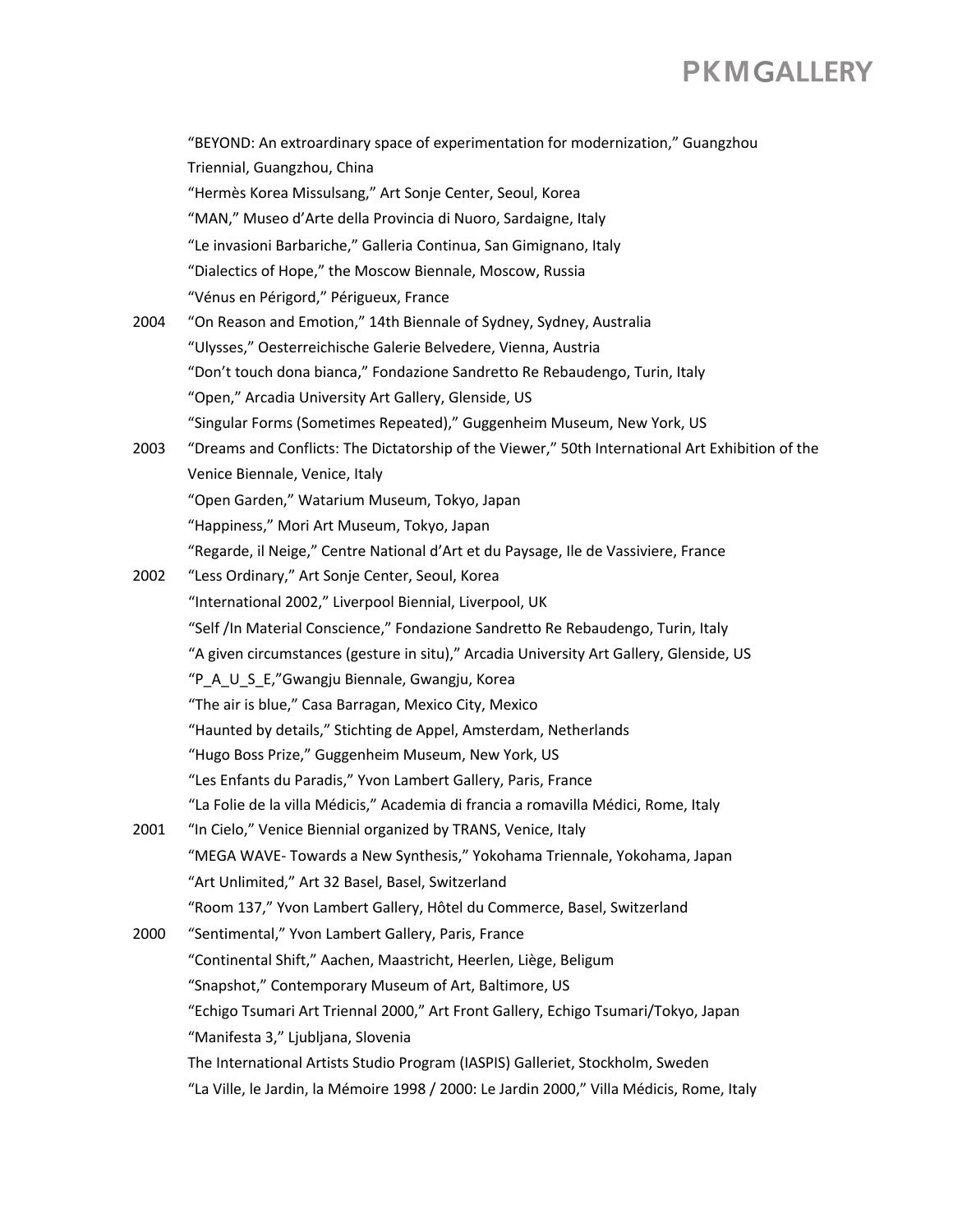"From a Distance: Approaching Landscape," Institute of Contemporary Art, Boston, US "Les Affinités électives 2," Galerie du Jour Agnès b, Paris, France "Offered spaces/Spazi offerti," San Casciano dei Bagni, Siena, Italy "Prodige, une nouvelle génération d'artistes en France," Espace Paul Ricard, Paris, France "Super Split," BüroFriedrich, Berlin, Germany "Rovaniemi," Yvon Lambert Gallery, Paris, France "Finale di Partita, endgame, fin de partie," Biagiotti Progetto Arte, Florence, Italy "Vivre sa vie," Tramway, Glasgow & Edinburgh, UK "Rendez vous," Collection Lambert, Musée d'Art Contemporain, Avignon, France 1999 "Ma Sorcière Bien Aimée," Côté Rue Yvon Lambert, Paris, France "Cities on the move," Louisiana Museum of Modern Art, Humlebaek, Denmark "Cities on the move," Hayward Gallery, London, UK "Laboratorium," Antwerp, Belgium "Cutting Edge Art," Soane Museum, London, UK "Au-delà," Galerie Klosterfelde, Berlin, Germany "Singulier Pluriel," Frac des Pays de la Loire, Nantes, France "L'Autre Sommeil," ARC, Musée d'art moderne de la ville de Paris, Paris, France "Nous nous sommes tant aimés," École nationale supérieure des beaux-arts, Paris, France "Cities on the move," Kiasma Museum of Contemporary Art, Helsinki, Finland "Passage: New French Art," Sategaya Museum, Tokyo, Japan "Retrace your Steps: Remember Tomorrow," Sir John's Soane Museum, London, UK "Xn 99," Espace des Arts, Chalon-sur-saône, France "Vertical time," Chicago Museum, Chicago, US 1998 "Vertical Time," Barbara Gladstone Gallery, New York, US "Tu parles/j'écoute," Taipei Fine Arts Museum, Taipei, Taiwan "La sphère de l'intime," Le Printemps de Cahors, Cahors, France "Dust Memories," Frac Bourgogne, Dijon, France "Unfinished History," Walker Art Center, Minneapolis, Minnesota, US "Moderna Museet Projekt 98," Moderna Museet, Stockholm, Sweden "Area Dos," Rekalde, Bilbao, Spain Association Château de la Napoule, la Napoule, France "Gare de l'Est," Casino Luxembourg, Luxembourg "Imitating Xmas," Berlin, Germany 1997 "Unmapping the Earth," Gwangju Biennale, Gwangju, Korea "Transit," École nationale supérieure des beaux-arts, Paris, France "Secret Street," Vleeshal, Middelburg, Netherlands "Cities on the move," Secession, Vienna, Austria "52 bd Voltaire," Espace Huit Novembre, Paris, France "619 KBB 75," Paris, France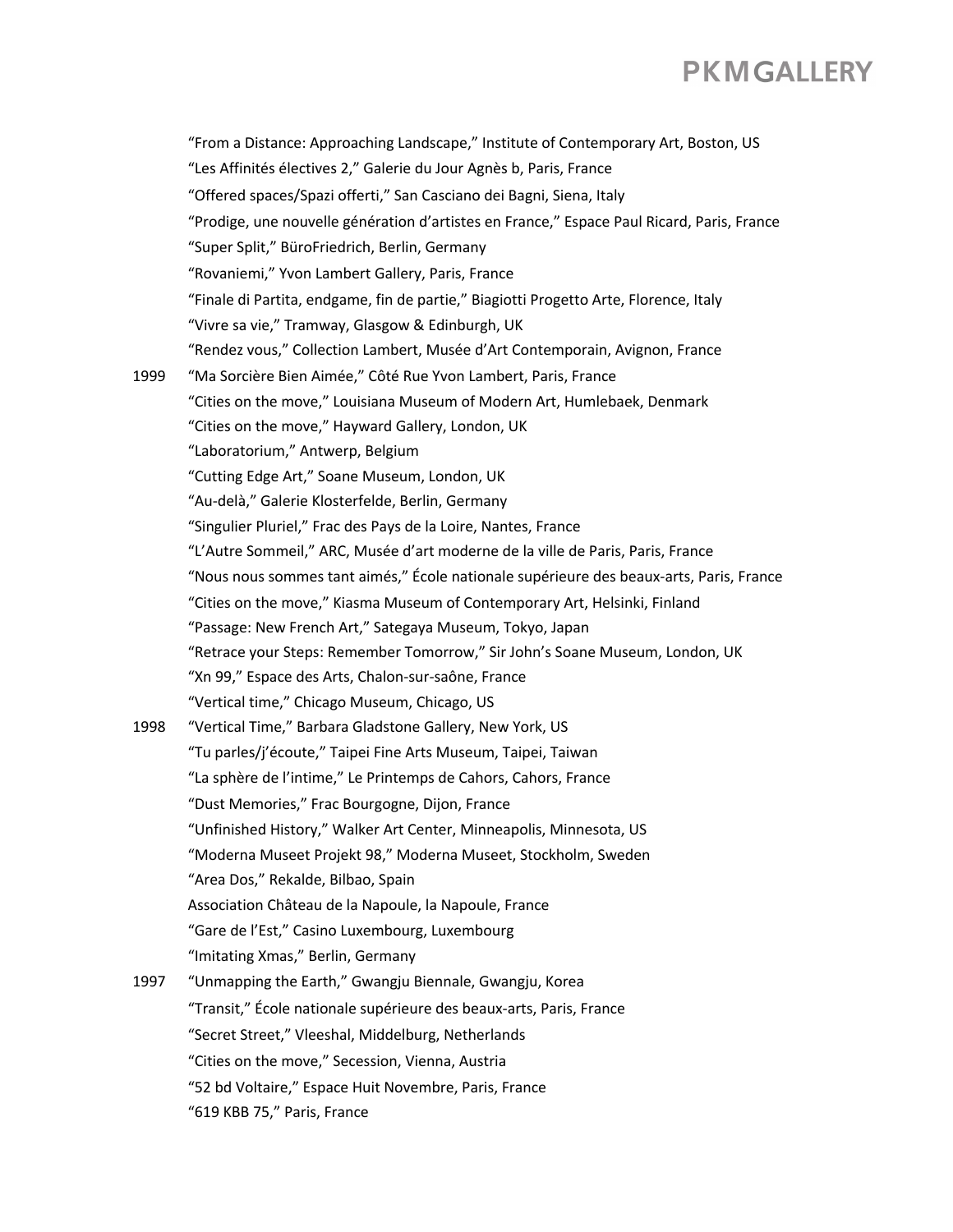"Do it," Independent Curators Incorporated (ICI), New York, US 1996 "Télé Tube, Art TV Shopping," Forde à l'Usine, Geneva, Switzerland "Ouvert la Nuit," Avignon, France "Dépôt-vente du Particulier," 19 rue Richard Lenoir, Paris, France "2,3,4 May," 21 bd Jourdan 75014 Paris, France "Uccelli/Birds," Zerynthia, Parco degli Uccelli, La Selva, Italy "Manifesta 1," Rotterdam, Netherlands "Do it," Taidehalli, Kaukolampoa, Helsinki, Finland "Do it," Forde, Geneva, Switzerland "Setzen Stellen Legen Vergleiche," Bahnhof Messepalast, Vienna, Austria XII ateliers du Frac des Pays de la Loire, Saint-Nazaire, France "L'art du plastique," École nationale supérieure des beaux-arts, Paris, France 1995 "Etrangères au Paradis," Le Monde de l'Art, Paris, France "Tu parles / j'écoute," Galerie Anne de Villepoix, Paris & Jet Lag K, Malakoff, France "Club Berlin," 46th International Art Exhibition of the Venice Biennale, Venice, Italy "L'Art d'Aimer," Nouvelle Vague, Sète, France "Présentation de Sommaire," Galerie Anne de Villepoix, Paris, France "Muestra 1," Bibliotheca Luis Angel Arago Calle, Casa Republica, Bogota, Columbia "Mito," Operat 95, Ravenne, Italy "Almanacco 2000," Zona Archives, Florence, Italy "Ducks Not on a Pound," Manchester, UK "1er International Videozine Screening," Galerie Air de Paris, Paris, France "Télé Tube," Hôpital Ephémère, Paris, France 1994 "Collection Zonmée," Montreuil, France "Télé Tube in Merry Go Round," Shedalle, Zurich, Switzerland

#### **Awards**

- 2016 Fundación Casa Wabi
- 2005 Hermes Korea Prize for Contemporary Art
- 2002 Finalist of the Guggenheim Museum's Hugo Boss Prize
- 2000 Winner of the Villa Medici's Award

#### **Grants**

2016 Centre National du Cinéma et de l'Image Animée, France Foundation National Graphic Arts Plastics, France Region Limousin, France Arts Council Korea, Korea Institute of Contemporary Arts, London, UK

2005 Swiss Re, Zurich, Switzerland